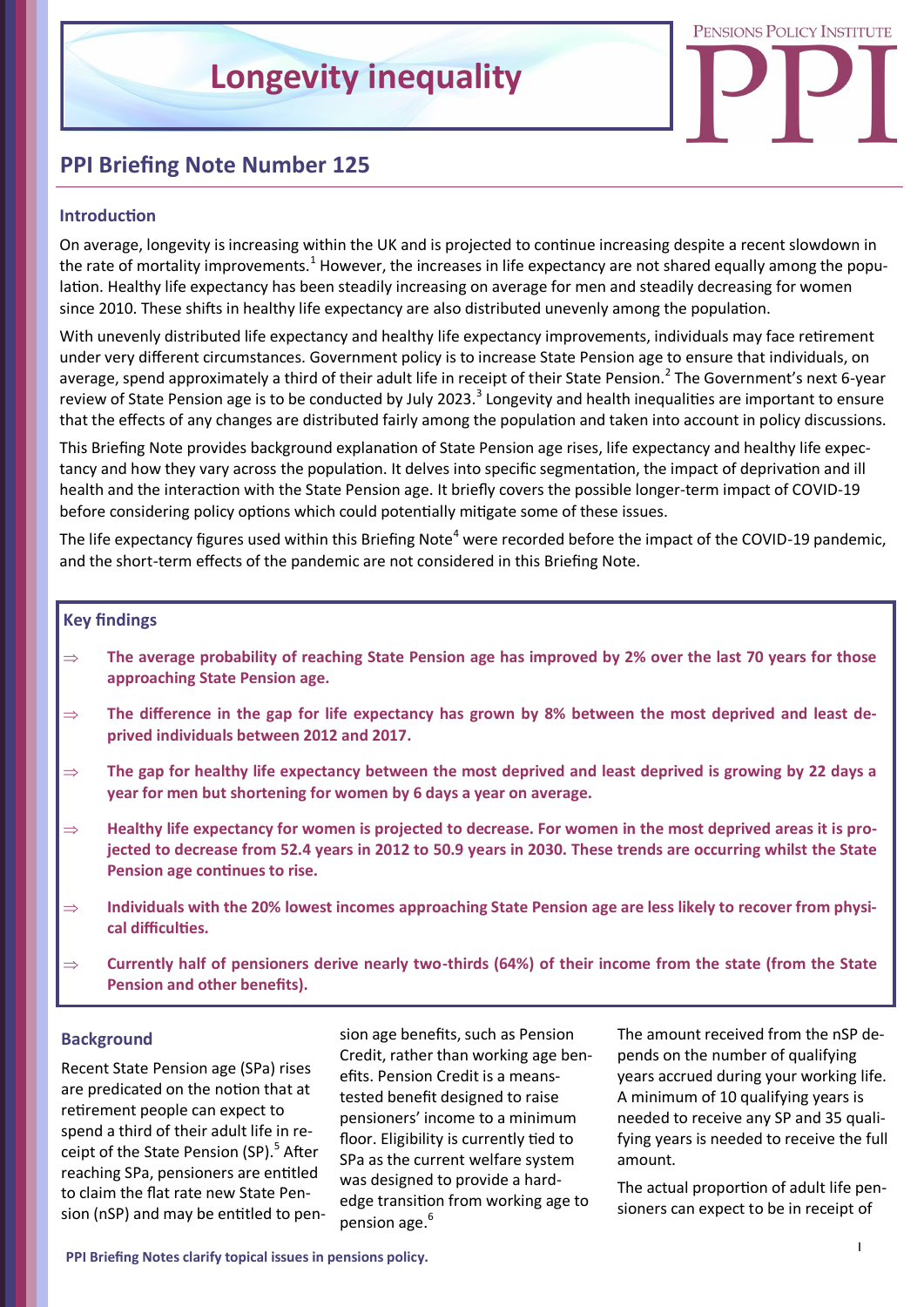

### **PPI Briefing Note Number 125**

the SP fluctuates depending on where in the cycle of raising SPa they fall. Around 50% of those reaching SPa are expected to live for a further third of their adult life in retirement, in line with the Government's aims.<sup>7</sup> While the population average is a third, some segments of the population can expect significantly less of their adult life in receipt of the SP, while others can expect significantly more.

#### The average probability of reaching SPa has improved by 2% over the last 70 years, for those approaching SPa.

Those aged 55 to 89 years in the UK have on average seen lowering mortality rates between 1981 and 2016, even if the rate of these improvements has slowed down since 2011.<sup>8</sup> This has increased the chance of an individual living to receive a SP, as well as pension-age benefits such as Pension Credit.

Mortality rates are projected to improve in future and individuals are expected to be increasingly likely to survive later working ages. An individual born in 1970 is 5% less likely to die in the 10 years before SPa (age 67) compared to an individual born ten years earlier in 1960 [Figure 1]. This improvement means that there are 3,000 more 57 year old individuals born in 1970 who are expected to reach SPa than if they had the survival probabilities associated with being born 10 years earlier.<sup>9</sup>

#### **There are different measures and projections of life expectancy to take into account**

Life expectancy is a measure of the mortality risk in a population.

Healthy life expectancy represents the expected average amount of time to be in "good health" within a life expectancy. This may be made up of a number of separate periods of good health. This is calculated on a period

#### **PENSIONS POLICY INSTITUTE Figure 1: The average probability of reaching State Pension age has improved for those approaching State Pension age**

**Pension age, for individuals born in different years**



basis and therefore does not allow for the future development of mortality and morbidity rates across the lifetime of an individual.<sup>10</sup>

A period life expectancy considers the *current* risk within a population at a particular point in time and does not allow for expected future developments in mortality.

A cohort life expectancy looks at the *expectation* of how long a person will live. This includes projections of expected mortality improvements over their lifetime and therefore reflects how long individuals are expected to live.

For further information of period and cohort life expectancy, please see Briefing Note 90.<sup>11</sup>

There are advantages and disadvantages to calculating life expectancy on either a period or cohort basis. Cohort life expectancy is needed to project populations and understand how long individuals may live. It is however dependent upon the assumptions made about future mortality developments. Where this is a significant disruption to mortality patterns, such as caused by the COVID-19 pandemic, the use of cohort based mortality experience can significantly affect the calculation of life expectancies. Applying the experience of the pandemic in 2020 to future years may lead to under or overestimate of future life expectancy as assumptions of mortality trends are harder to project.

#### **Life expectancy varies across the population when segmented, especially by income**

Individuals in groups with a lower life expectancy are expected to spend less time in receipt of SP. Looking at segments of the population based upon income (using cohort life expectancies) [Figure 2]:

• A man in the bottom 10% of incomes, aged 60 in 2016, is expected to spend around 16 years in receipt of SP over his future lifetime. This works out at 26% of his adult life. For the same wom-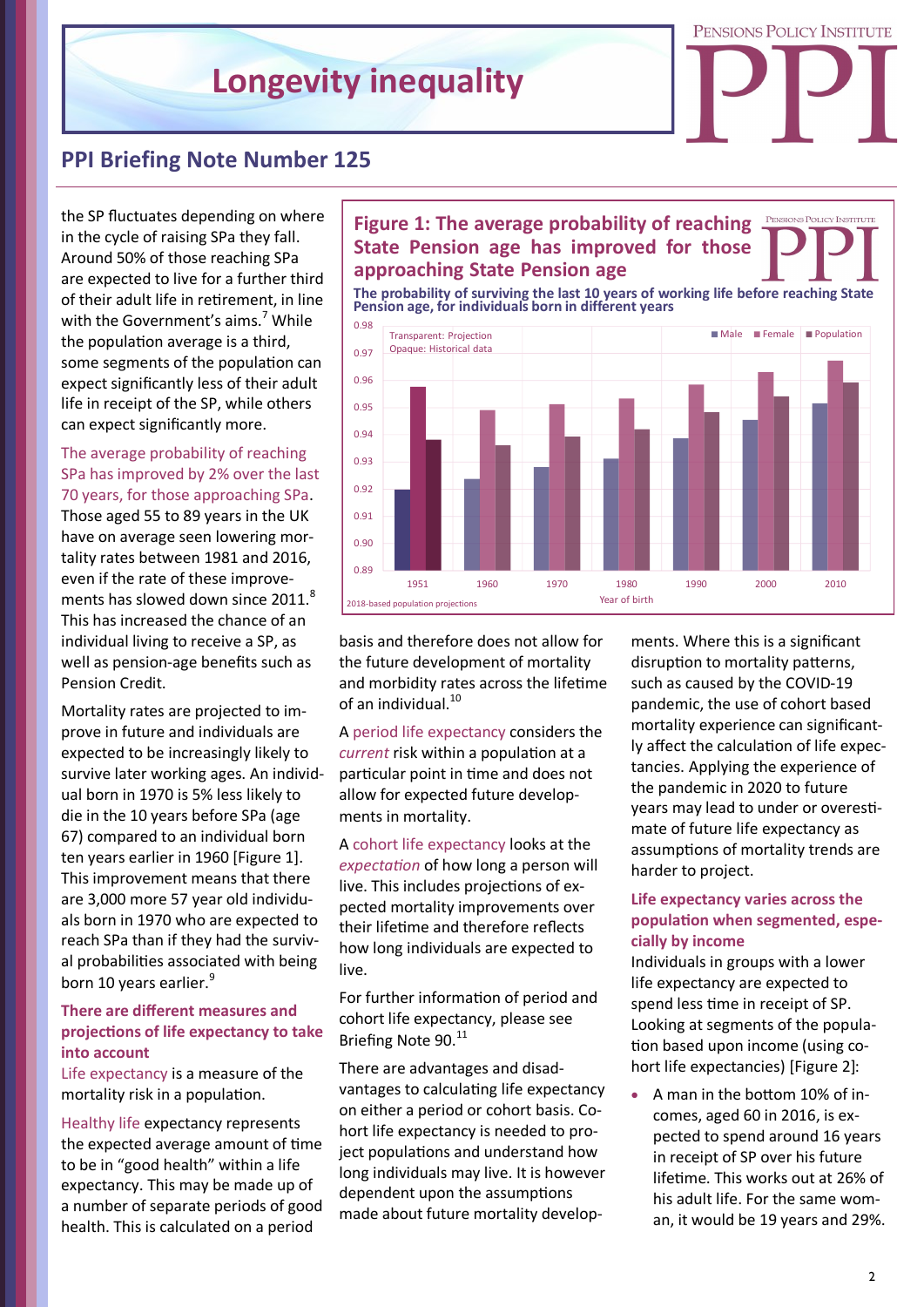

### **PPI Briefing Note Number 125**

# **Figure 2: The proportion of adult life spent above State Pension age split by percentiles of income**



- A man with a median income can expect to spend about 30% of his adult life in receipt of SP, three more years than those men on the lowest incomes. For the same woman, it would be 32%.
- Men with the highest 10% of incomes, can expect a further 3 years (compared to a median earning man) and are expected to spend about a third of their adult lives in receipt of SP. For the same woman it would be 35%.

The variation within these groups means that individuals may expect to spend higher or lower proportions of their adult life in receipt of SP. By the time these groups reach SPa, life expectancy across the retiring population is 21 years (to age 87), approximately 32% of adult life. Those who have had lower incomes at working ages will tend to have a shorter life expectancy than those who have had higher incomes, who are therefore expected to be in receipt of SP for longer.<sup>12</sup>

Women who take more time away from the labour market than men, $^{13}$  will on average receive a lower nSP. However, the introduction of the nSP is expected to reduce this gap. Women have higher life expectancies than men and are expected to receive SP for longer than

**Figure 3: Period life expectancy and period**

men [Figure 2].

This Briefing Note now considers more detailed segmentation, looking at a combination of characteristics alongside the impact of deprivation, ill-health and the interaction of these factors with SPa. It briefly covers the possible longer-term impact of COVID-19 before considering policy options which could potentially mitigate some of these issues.

### **Life expectancy and healthy life expectancy are correlated with income by area**

Areas with higher incomes have higher life and healthy life expectancies (on a period basis) than the national average.<sup>14</sup> The Marmot Curve<sup>15</sup> shows that the health of people living in an area is, on average, better where income deprivation is lower.<sup>16</sup>

Individuals in the South East have the highest average annual disposable income in England of £32,500 and one of the highest life expectancies and healthy life expectancies in the UK. Residents in the North East, who

**DNS POLICY INSTITUTE** 

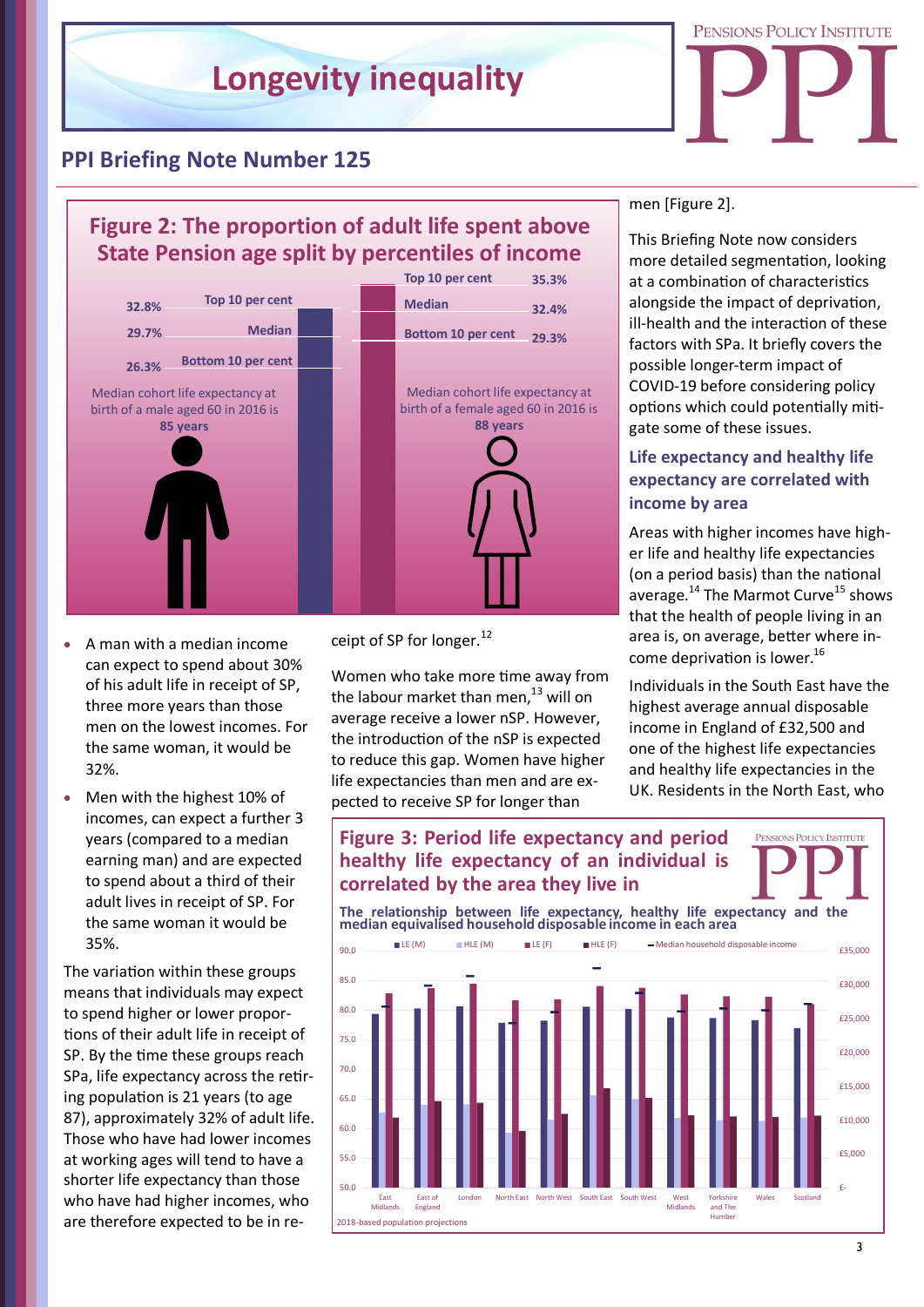

# **PPI Briefing Note Number 125**

have the lowest average disposable annual income of £24,400 have one of the lowest life and healthy life expectancies in the UK [Figure  $31.<sup>17</sup>$ 

A single SPa means that it is likely for individuals living in areas with a lower average healthy life expectancy to have periods of ill health and so are less likely to have been able to accrue 35 qualifying years to receive a full SP through work and may be reliant on state benefits.

The number of men and women at SPa who had enough qualifying years to receive the full SP in 2013 is 4.6 million and 3.3 million, respectively. This could decrease by 80,000 and 300,000 men and women if they lost 2 years of qualifying, for whatever reason. $^{18}$  People unable to work may gain qualifying years towards the SP through benefits such as Universal Credit or, Employment and Support Allowance. However, not all people eligible for these benefits will claim for a variety of reasons.

Income Support and Incomerelated Employment and Support Allowance had a take-up rate of 90% in 2018/19, meaning that around 220,000 eligible individuals did not claim these benefits and will not have accrued the corresponding qualifying year towards the SP.<sup>19</sup> There are further individuals who may be excluded from these means-tested benefits through circumstances such as their partner's financial situation, yet will need to meet certain criteria to obtain a qualifying year. For instance, people may still need to claim Child Benefit to gain credits even if, as a household, they re-

# **Figure 4: The gap in healthy life expectancy between the most and least deprived Least deprived Most deprived** The Gap The Gap **Decreasing by 6 days a year Increasing by 22 days a year**

ceive no monetary benefit due to the 'High Income Child Benefit Charge'.<sup>20</sup>

### **Deprivation plays a role in determining how an individual approaches retirement**

The Index of Multiple Deprivation combines information from seven domains $^{21}$  to produce a relative measure of deprivation applicable to small areas of around 1,500 residents. This measure can be used to rank the level of this area to the population. At this level of granularity, life expectancies can only be assessed on a period basis as there are not the necessary assumptions on future mortality developments to calculate cohort life expectancies.

While period life expectancy has steadily increased for men and women, healthy life expectancy has remained the same for men (64.5 years) and women (65.2 years) since 2012 for those in the middle fifth of the deprivation index.

Healthy life expectancy for the most deprived individuals has not improved in the period 2012-17. While it has remained stable for men, healthy life expectancy for women has decreased by around six months.

For the least deprived men, their healthy life expectancy has improved over the same period. For the least deprived women the pattern is more complex with improvements seen between 2012 and 2014 but there has been a marked decline since 2014, going below healthy life expectancy figures seen in 2012. $^{22}$ 

If current trends persist, the healthy life expectancy gap linked to deprivation is expected to increase on average about 22 days per year for men while for women, the gap is reducing by 6 days per year. As a population, the gap is growing over time [Figure 4].

The aggregate healthy life expectancy gap between people living in the most deprived and least deprived areas is growing, giving a wider spread among the population.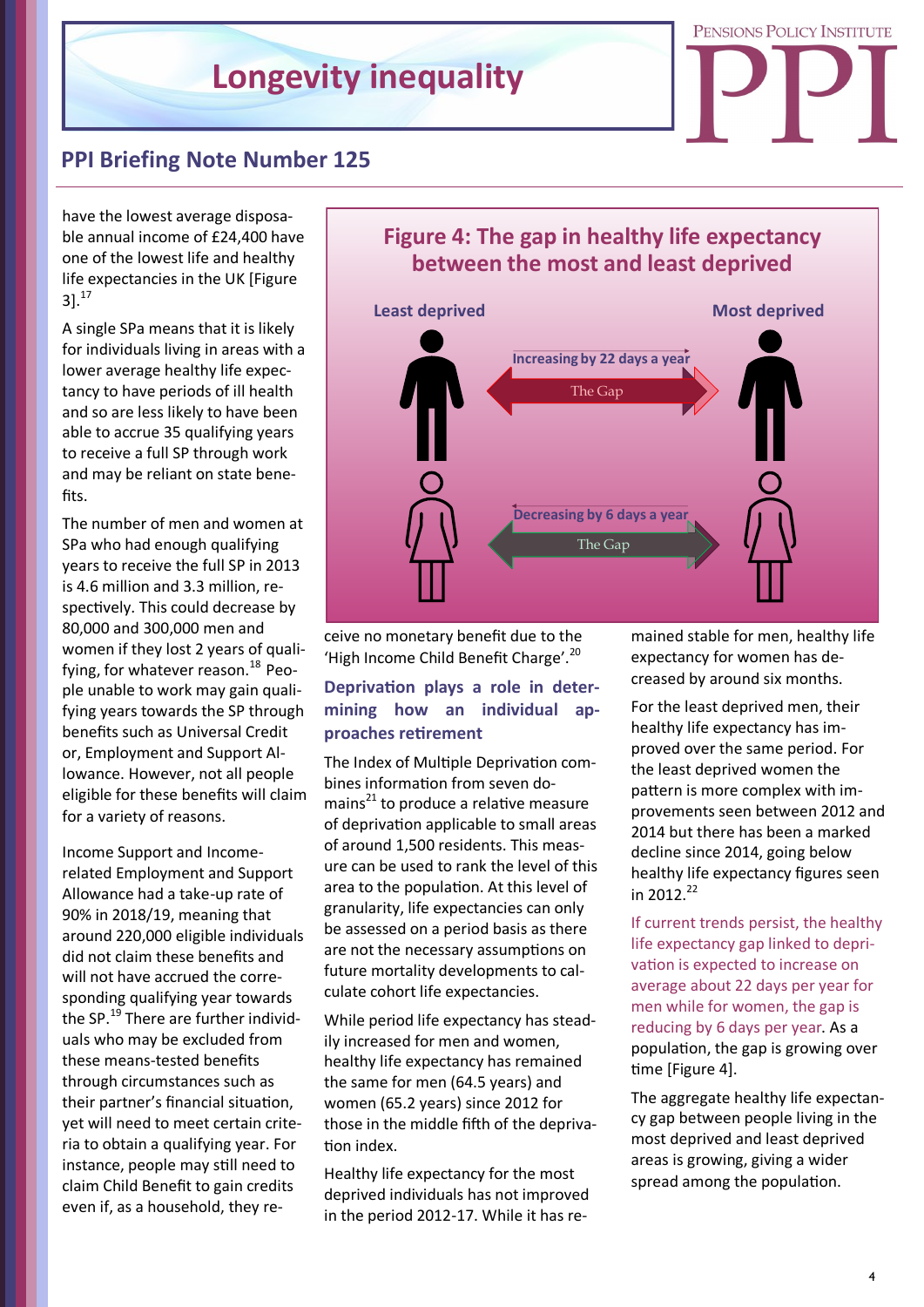

# **PPI Briefing Note Number 125**

**Figure 5: The gap for period Healthy Life Expectancy (HLE) and period Life Expectancy (LE) is growing between the most deprived and least deprived**

**The gap in period life expectancy at birth, and period healthy life expectancy between the most deprived and least deprived based on IMD 2015 and 2019**



The period life expectancy gap has increased by 8% between the most deprived and least de-

prived individuals between 2012 and 2017 [Figure 5]. $^{23}$  With an increasing gap illustrating a growing heterogeneity in the population, a single SPa would now have more diverse outcomes than before.

#### **The challenges of later working life spent in poor health**

In 2019, contributions increased with age for employees who are members of a Defined Contribution pension scheme. Between ages 22 and 29 years old, 18% contribute more than 5 per cent of their salary into their pension. The proportion increased to 26% for individuals aged between 40 and 49 years old, and to 30% for those aged between 55 and 59. $^{24}$  Not working at these ages and missing out on this period of greater saving through ill-health, can have significant consequences for finances in retirement.

Recovery from ill-health is influenced

by the presence of a partner. The support of a partner tends to lead to better health for both individuals. Healthy individuals aged between 50 and 65, who have partners without any difficulties with Activities of Daily Living (ADLs). $^{25}$  are less likely to experience a decline with one or more ADLs themselves. For those who do

PENSIONS POLICY INSTITUTE

have difficulty with an ADL, their chances of recovery is higher if they have a partner. Analysis of health decline and recovery showed:

- The chance of an individual who does not have a partner recovering from a decline with one or more ADLs is 11% (see Table A1 in the Appendix).<sup>26</sup>
- If the individual does have a partner who experiences declines with ADLs themselves, the chance of recovering decreases by 11%.
- If the partner did not experience any declines with ADLs, the individual is 12% more likely to recover.

The chance of recovery improved in the presence of a partner who does not have difficulty with ADLs since it is likely that they would be able to support their partner with their decline in ADLs to a potentially greater extent [Figure 6].

The recovery rates are lower for individuals in the lower income quintiles

# **Figure 6: Chances of recovery between different relationship statuses**

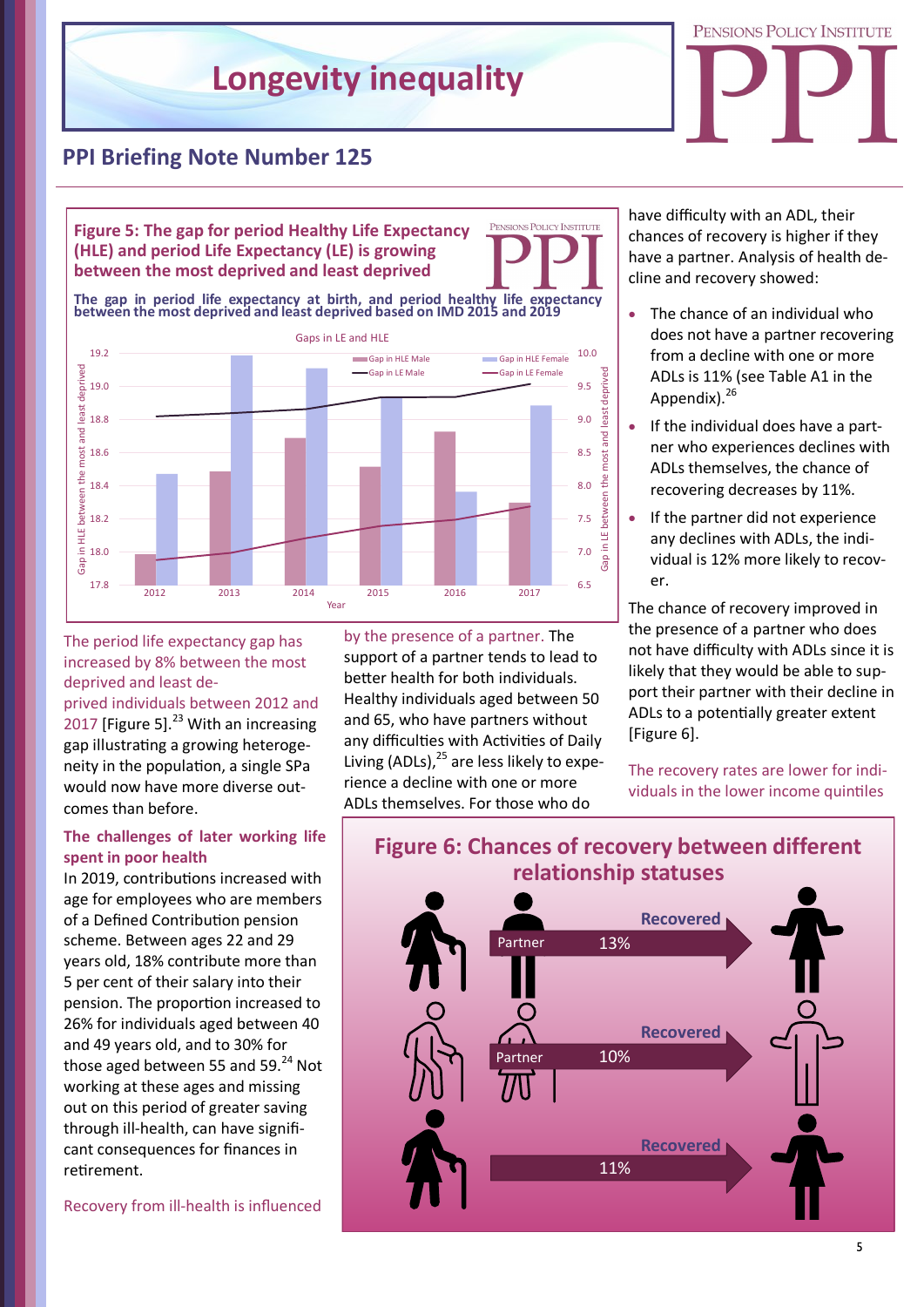

### **PPI Briefing Note Number 125**

compared to the overall population. For example, compared to all individuals approaching SPa, an individual in the bottom 20 per cent of income is 36% less likely<sup>27</sup> to recover from difficulties with ADLs if their partner does not experience difficulties with ADLs [Figures 6 and 7, Tables A1 and A2 in the Appendix].

Individuals with the lowest incomes are more likely to also experience a decline in one or more ADLs over a one-year period.

### **COVID-19 has increased health challenges**

Data from The Centre for Evidence-Based Medicine has suggested that as a result of the COVID-19 pandemic, short-term mortality rates have increased.<sup>28</sup> This would influence short-term projections but has an unknown effect on future long-term projections.

The current picture has been distorted by the COVID-19 pandemic which has increased short-term mortality rates unevenly across the population, with London, North West and North East having the highest mortality rates of over 100 deaths per 100,000 people. $^{29}$  The proportion of deaths are largely made up of those above SPa in England and Wales.<sup>30</sup> This will likely have a negative effect on life expectancy and healthy life expectancy estimates, especially at older ages, further complicating retirement outcomes in the shortterm.

Prior to the impact of the COVID-19 pandemic, those aged between 50- 54 have an employment rate of 85%. This decreases to 57% for those aged 60-64.<sup>31</sup> The COVID-19 pandemic has brought additional health challenges for those who recover from Corona-



virus, who may suffer with longer lasting health impacts. This could hinder them returning to previous levels of employment in a more challenging employment market. This, in turn, may irrevocably impact their last opportunity to plan and save for a more comfortable retirement.

Along with a potential lower recovery rate due to the lasting effects, 9.4 million jobs have been furloughed as of the 5th July. $32$  With businesses struggling economically, increased unemployment and lower earnings, the capacity to save into a pension is likely to be reduced for many people. $33$ 

### **How do life expectancy and healthy life expectancy inequalities interact with the SP and SPa?**

Currently, SPa increases in line with the projected cohort life expectancy at that age for the UK population. Since cohort life expectancy include future mortality improvements, it will be greater than period life expectancy. Over the last 10 years, period life ex-

pectancy has been increasing slowly for both men and women. However, healthy life expectancy for both men and women has not grown at the same rate as period life expectancy over the same period [Figure 8]. $34$ 

The lack of growth in healthy life expectancy in recent years reflects the fact that individuals have not reduced their chance of being unhealthy. This has lead to an increasing gap between life expectancy and healthy life expectancy and a larger amount of time spent in poor health, predominantly at older ages. At the same time, SPa has increased based upon gains in cohort life expectancy.

If these trends of a widening gap between life expectancy and healthy life expectancy continue, future generations of more disadvantaged people could find it increasingly difficult to work for longer before SPa due to poor health. This could lead to difficulties providing for financial adequacy in retirement, especially for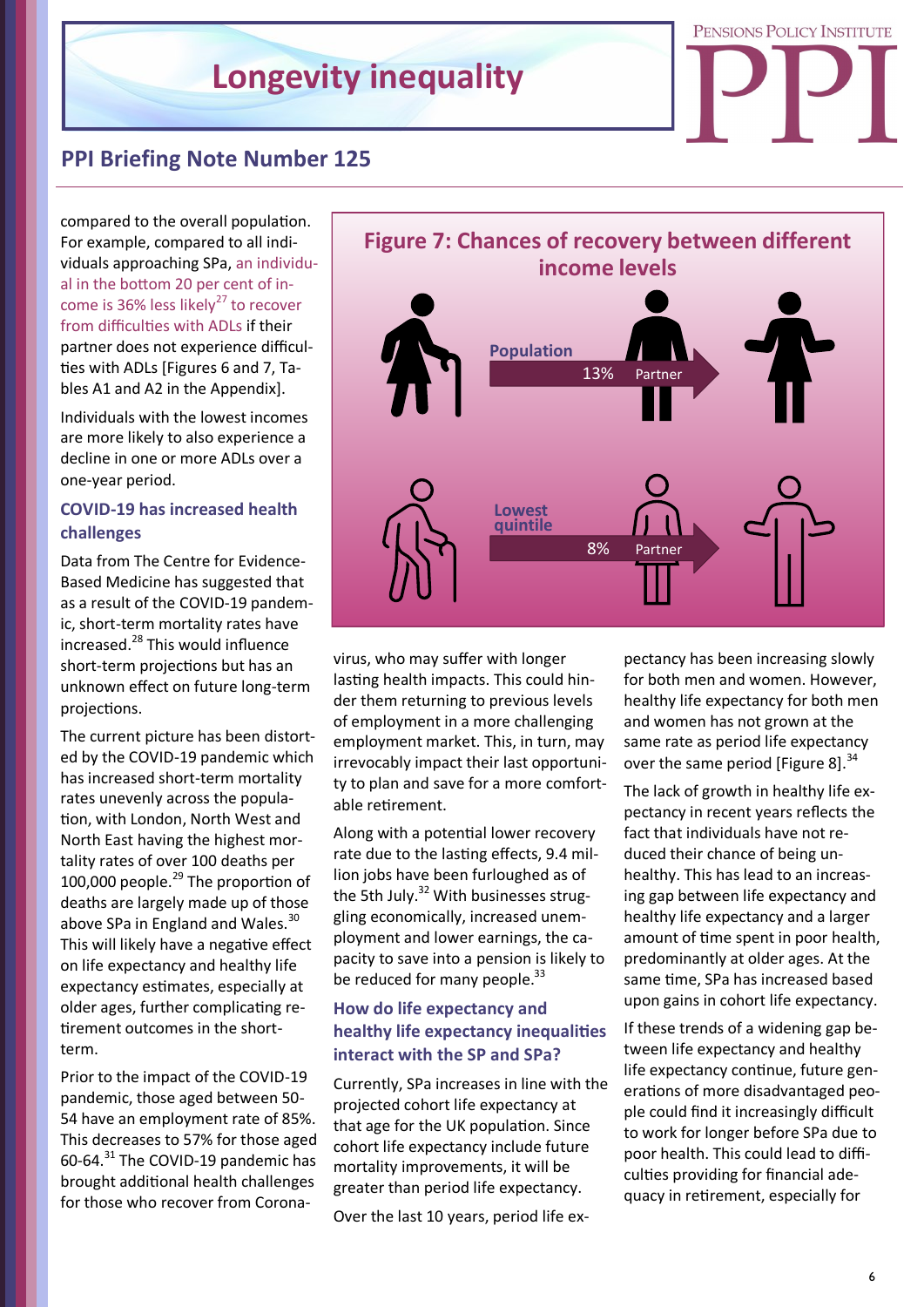

### **PPI Briefing Note Number 125**



the most deprived with the lowest healthy life expectancies.

Those on lower incomes can be negatively affected by SPa rises due to the extended time required to remain in the workforce. With the more deprived individuals typically having a period healthy life expectancy lower than SPa, this potentially increases the numbers who will claim working age benefits in the years before reaching SPa.

#### **Pensioners on lower incomes are more dependent on state income and means-tested benefits**

In future, reliance on the SP and benefits may be affected by the decline in Defined Benefit (DB) membership and the subsequent rise in Defined Contribution (DC) membership in the private sector, as DB schemes offer a higher level of fixed income compared to DC schemes.

Currently half of pensioners derive nearly two-thirds (64%) of their income from the state (from the SP and other benefits). For those with

the bottom 10 per cent of incomes nearly four fifths (79%) of their retirement income is attributed to SP income with a further 8% attributed to other state benefits. With a higher dependency on state-related income, benefits such as Pension Credit and Housing Benefit play a more substantial role for

pensioners who have lower incomes [Figure  $91.<sup>35</sup>$ 

Pension Credit and Housing Benefit, which assist people on lower incomes, have a take-up rate of 63% and 81% in 2018/19 respectively.<sup>36</sup> The total annual amount unclaimed by pensioners is estimated to be approximately £1.6 billion in Pension Credit and £2.8 billion in Housing Benefit. This is on average £32 per week in Pension Credit and £60 per week in Housing Benefit to those who are eligible, but do not claim.<sup>37</sup> If the take-up rate increases, this could mean higher amounts of staterelated income for some on the lowest incomes, increasing their state dependency but improving their financial circumstances in retirement.

Higher incomes are associated with younger pensioners. By income, the average age of the top 10 per cent of pensioners is five years younger than the lowest 10 per cent (71 years old and 76 years old respectively).

The group of recently retired pensioners (less than 70 years old) have

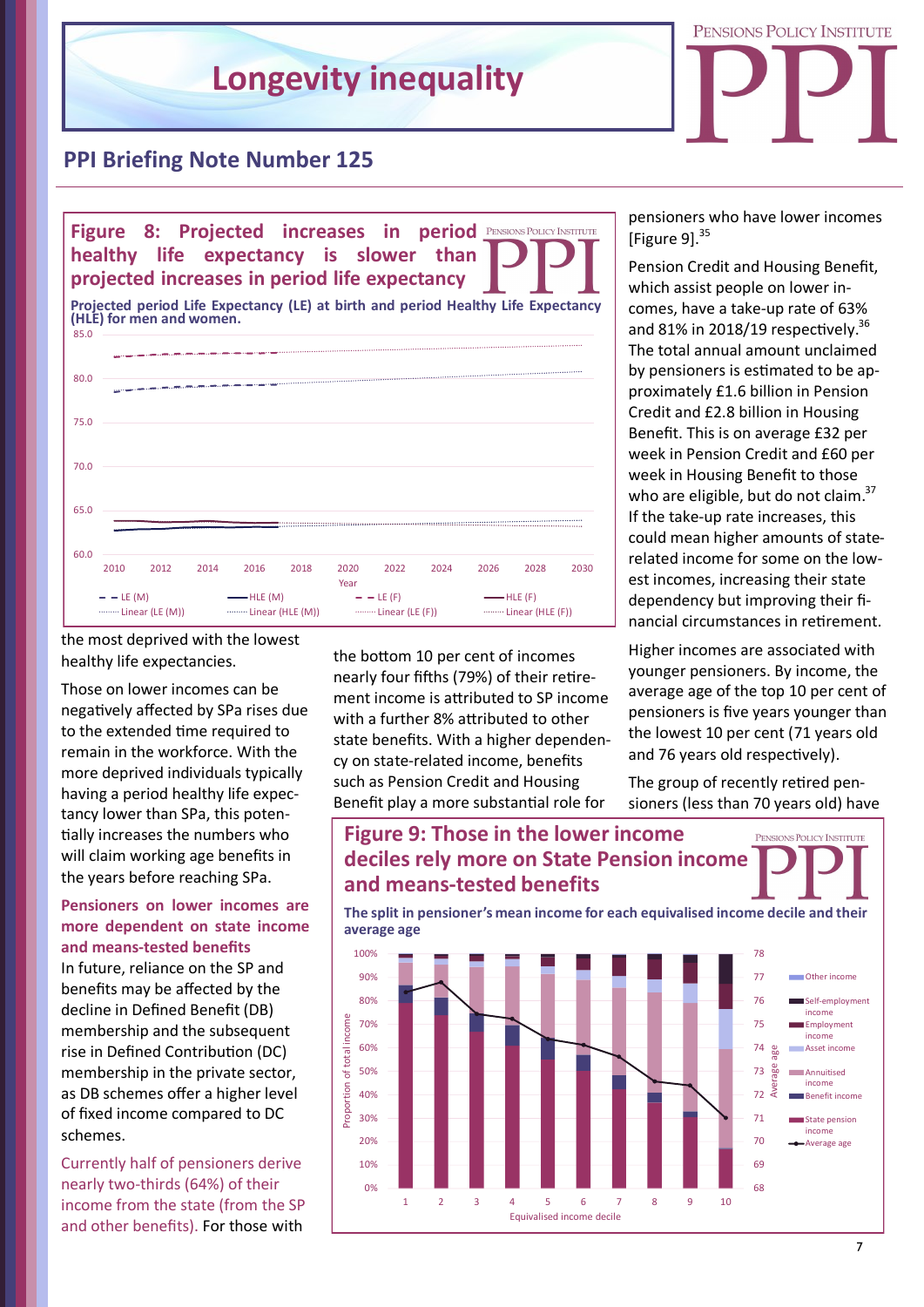

# **PPI Briefing Note Number 125**

seen increases in private pension in each subsequent cohort:

- £108 per week in 2003
- £124 per week in 2009
- £141 per week in 2017

(all in current earnings terms).  $38$  To enable this trend to continue, allowing greater independence from the state and greater personal financial security, will require individuals to continue to increase their opportunity for private pension saving throughout working life.

**Women could spend more time in poor health before SPa in the future** Healthy life expectancy for women is projected to decrease. For women in the most deprived areas it is projected to decrease from 52.4 years in 2012 to 50.9 years in 2030. These trends are occurring whilst the SPa continues to rise.<sup>39</sup> This combination could mean more women spending more time in poor health before SPa. The gap for the most deprived men in comparison is projected to remain stable over the same period [Figure 10].

### **There are a variety of policy approaches but none are without their challenges**

Since mortality improvements are unevenly distributed, the interaction with SPa changes will also be unevenly distributed. The current policy sets SPa at a national level which is easy to implement and govern and is considered practicable. Further consideration may be needed for those who are affected more by SPa increases.

This is a difficult balance to resolve with no single policy suggestion offering a satisfactory, straight forward resolution to the challenge. Sugges-

# **in poor health before State Pension age (SPa) over time as SPa increases**

PENSIONS POLICY INSTITUTE

**The difference between Healthy Life Expectancy (HLE) and SPa for the most deprived and least deprived households over time.**





- A different SPa by area, by occupation, by earning levels.
- Having a flexible SPa within a window of ages, variable pension amounts<sup>40</sup> or a lower Pension Credit age. $41$

Although these options could mitigate the effects of longevity and health inequalities, they would raise problems in the management and fairness of regional SPa changes, or increased cost or funding required.

Early access to pension benefits, such as Pension Credit, which has risen from age 60 alongside women's SPa.<sup>42</sup> can provide additional support for those on lower incomes who may not be able to work until that age and face working-age benefits when they struggle to return to the labour market. Early access to private pension savings is available, though there may be repercussions for longer-term finances for pensioners the earlier they access

A further alternative is that the imbalance of the SPa can be addressed through managing the impact of inequalities through working ages. Policy options which seek to reduce health inequalities and address the underlying problems associated with a single SPa, are important and should be considered.

These could include policies which target those who have a lower life expectancy and healthy life expectancy to reduce the inequality in the population. Policies which support older and disabled people to find and retain paid work can also reduce the impact of a single SPa by allowing these individuals to bolster their pension savings and therefore improve their living standards in retirement. Other services, such as the tax system or health services, can also reduce the burden of health inequality on the current structure of SPa.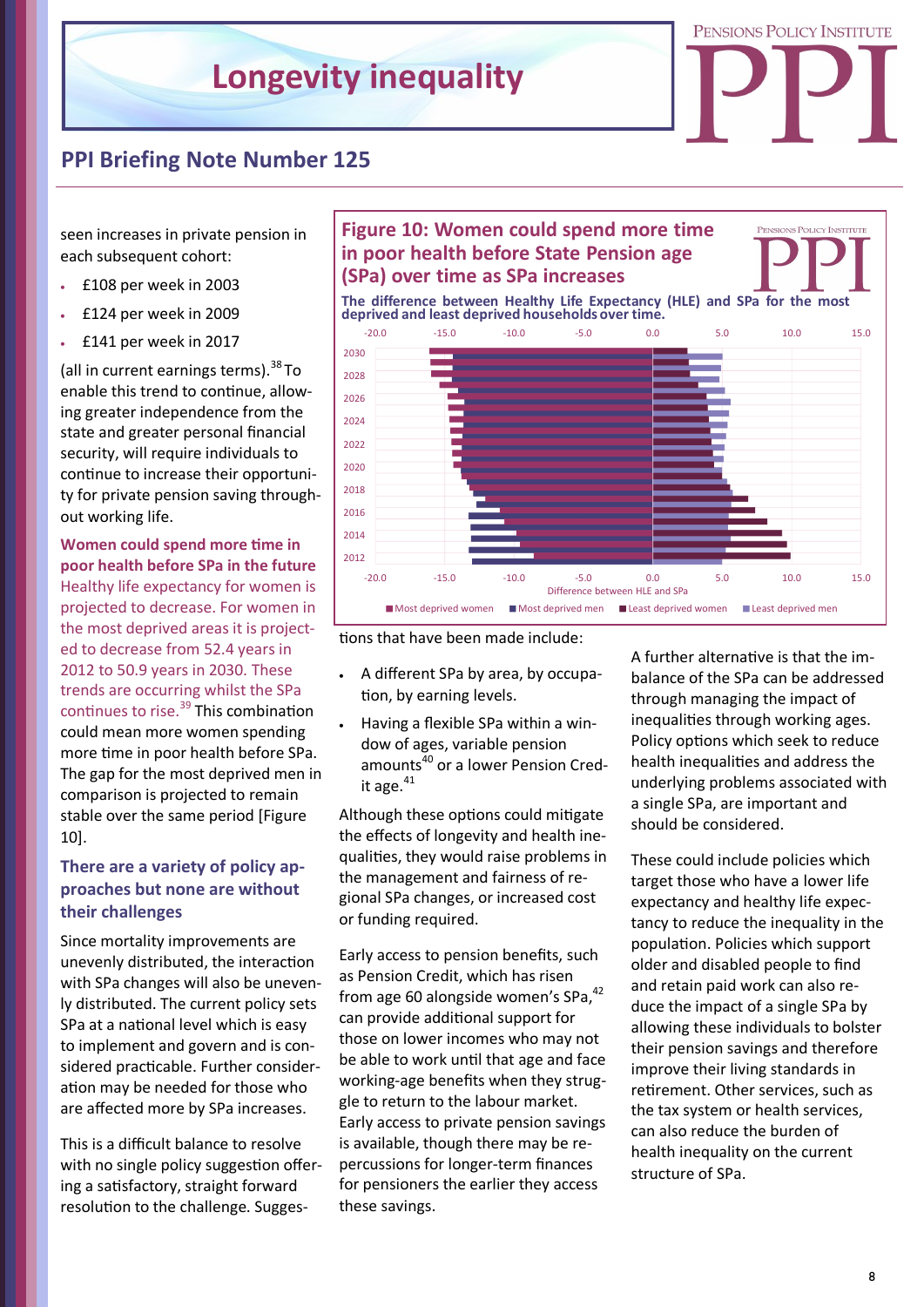

#### **Conclusions**

With the Government's 6-year review of SPa to be conducted by July 2023,<sup>43</sup> issues of longevity and health inequalities are important to ensure that the effects of any changes are distributed fairly among the population. The policy options available, which could potentially mitigate some of these issues, each have their own downsides meaning that careful consideration is required before being implemented within the UK.

As longevity and health inequalities begin before retirement, policy changes to SPa only represents part of the solution. Policy changes targeted at individuals before retirement, such as a lower Pension Credit age, or policies which can better aid lower earners either through the tax system or health services can be used in tandem with changes with SPa to help reduce inequalities in life and healthy life expectancy.

#### **References**

 $1$  Office of National Statistics (2018), *Changing trends in mortality: a cross-UK comparison, 1981 to 2016*

<sup>2</sup> G Osborne (2013), *Chancellor George Osborne's Autumn Statement 2013 speech* 

<sup>3</sup> Department for Work and Pensions (DWP) (2017), *State Pension age review*

<sup>4</sup> Longevity/mortality rates used from the latest 2018-based Population Projections from ONS.

<sup>5</sup> G Osborne (2013), *Chancellor George Osborne's Autumn Statement 2013 speech* 

<sup>6</sup> Department for Work and Pensions (DWP) (2017), *Independent review of the State Pension age: Smoothing the transi-*

### *tion*

 $7$  Pensions Policy Institute (PPI) (2017), *How long will people spend in receipt of the State Pension?*

<sup>8</sup>Office of National Statistics (2018), *Changing trends in mortality: a cross-UK comparison, 1981 to 2016*

<sup>9</sup> PPI analysis based on cohort life expectancies

<sup>10</sup> Pensions Policy Institute (PPI) (2017), *What is the best measure of how long people might live?*

<sup>11</sup> Pensions Policy Institute (PPI) (2017), *What is the best measure of how long people might live?*

<sup>12</sup> Pensions Policy Institute (PPI) (2017), *Contributions into the State Pension system versus receipts for people of different income and employment profiles, Table 3*

<sup>13</sup> Pensions Policy Institute (PPI) (2019), *Understanding the Gender Pensions Gap*

<sup>14</sup> Median income has been equivalised for the household. Equivalisation is the process of adjusting a household's income to consider the size and composition of different households. This allows for better comparisons across households.

<sup>15</sup>The Marmot Curve looks at the relationship between life expectancy and disability-free life expectancy against neighbourhood income deprivation.

<sup>16</sup> The King's Fund, D Buck, D Maguire (2015), *Inequalities in life expectancy*

<sup>17</sup> Office of National Statistics (ONS) (2020), *Median household income by region, financial year ending 2018*

<sup>18</sup> Pensions Policy Institute (PPI) (2016), *How could the effect of rises in State Pension age be mitigated for the most vulnerable?*

<sup>19</sup> Department for Work and Pensions (2020), *Income-Related Benefits: Estimates of Take-up: financial year 2018 to 2019*

<sup>20</sup> The High Income Benefit Charge is a tax charge that's applies to anyone with an income over £50,000 who claims Child

Benefit, or whose partner claims it.

<sup>21</sup> The seven domains are Income, Employment, Education, Skills and Training, Health and Disability, Crime, Barriers to Housing and Services, and Living Environment.

PENSIONS POLICY INSTITUTE

<sup>22</sup> Office of National Statistics (ONS) (2020), *Health state life expectancies by Index of Multiple Deprivation (IMD 2015 and IMD 2019): England, all ages*

<sup>23</sup> Office of National Statistics (ONS) (2020), *Health state life expectancies by Index of Multiple Deprivation (IMD 2015 and IMD 2019): England, all ages*

<sup>24</sup> Office of National Statistics (2020), *Employee contribution bands by age group and pension type: Table P5*

<sup>24</sup> Office of National Statistics (2020), *Employee contribution bands by age group and pension type: Table P5*

<sup>25</sup> Activities of Daily Living (ADLs) outline a method to measure the extent of an individual's physical difficulties. Someone with a difficulty with one or more of these ADLs is likely to need additional support.

<sup>26</sup> Figures from Appendix 1 have been annualised.

<sup>27</sup> Figures from Appendix 2 have been annualised.

<sup>28</sup> The Centre for Evidence-Based Medicine (CEBM) (2020), *England and Wales mortality during the COVID-19 outbreak – Update 21st April*

<sup>29</sup> Office for National Statistics (2020), *Deaths involving COVID-19 by local area and socioeconomic deprivation: deaths occurring between 1 March and 30 June 2020* 

<sup>30</sup> Office for National Statistics (2020), *Deaths involving COVID-19, England and Wales: deaths occurring in April 2020* 

<sup>31</sup> Office of National Statistics (ONS) (2020), *Employment totals, employment rates and total population of 16 to 64 year olds in England by variables, January to March 2020*

<sup>32</sup> HM Revenue & Customs (HMRC) (2020), *HMRC coronavirus (COVID-19)*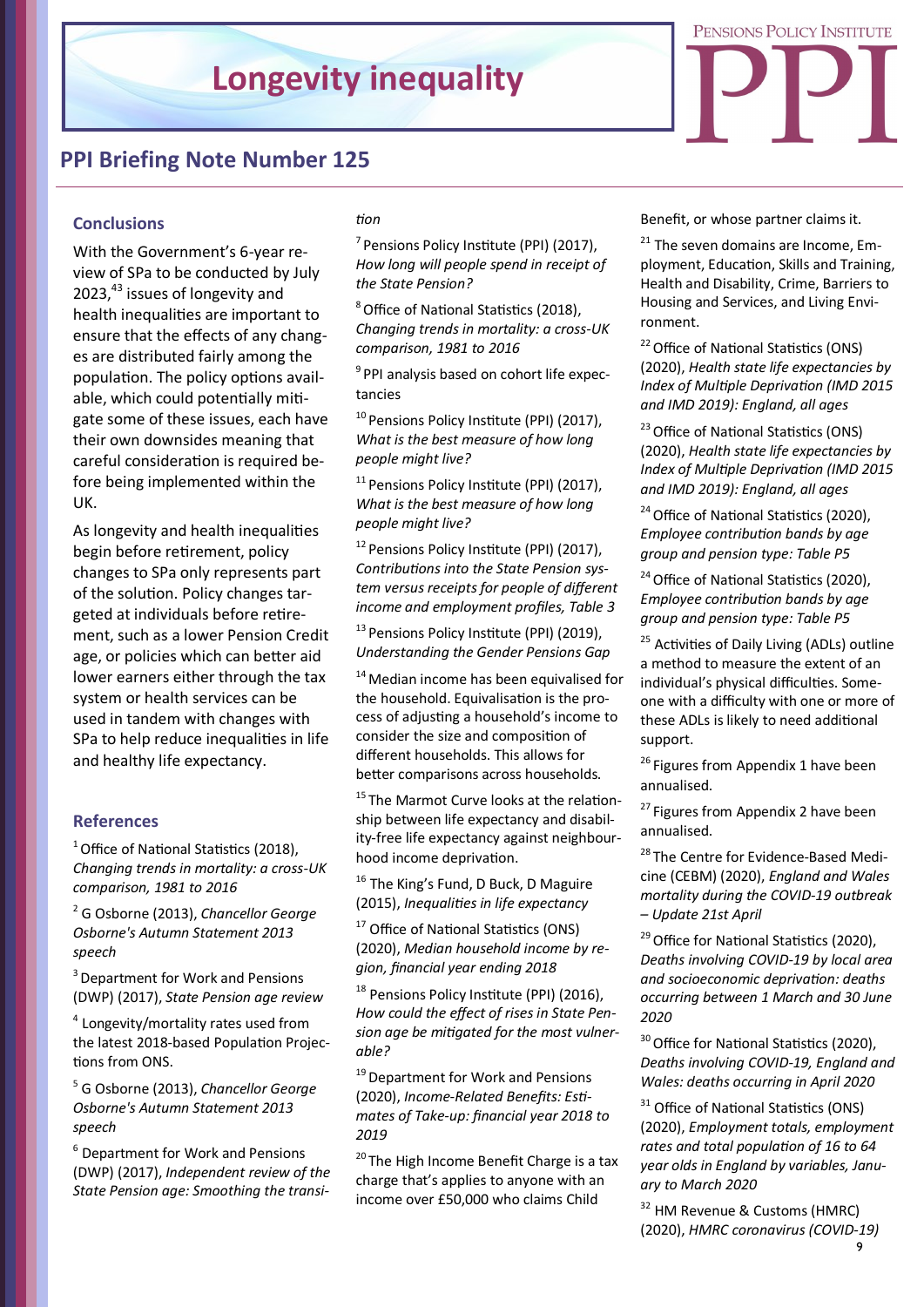

# **PPI Briefing Note Number 125**

<sup>33</sup> Pensions Policy Institute (PPI) (2020), *The pensions implications of COVID-19*

 $34$  PPI analysis of published period life expectancy and period healthy life expectancy figures from ONS

<sup>35</sup> PPI analysis of the English Longitudinal Study of Ageing (ELSA) wave 8—2016/17

<sup>36</sup> Department for Work and Pensions (2020), *Income-Related Benefits: estimates of take-up: financial year 2018 to 2019*

<sup>37</sup> Department for Work and Pensions (2020), *Income-Related Benefits: estimates of take-up: financial year 2018 to 2019*

<sup>38</sup> PPI analysis of the English Longitudinal Study of Ageing (ELSA)

<sup>39</sup> PPI analysis of published period life expectancy and period healthy life expectancy figures from ONS

<sup>40</sup> Institute and Faculty of Actuaries (IFoA) (2015), *Considerations on State Pension age in the UK* 

<sup>41</sup> Department for Work and Pensions (DWP) (2017), *Independent review of the State Pension age: Smoothing the transition*

42 Department for Work and Pensions (DWP) (2017), *Independent review of the State Pension age: Smoothing the transition*

43 Department for Work and Pensions (DWP) (2017), *State Pension age review*

### **Appendix**

Appendices 1 and 2 looks at the chances of developing a difficulty with an ADL or recovering from difficulties with an ADL. Examples of ADLs include difficulty eating or difficulties with communication.

For example, an individual approaching State Pension age with a partner has a 64% chance of both having no difficulties with ADLs after 2 years or a 6% chance of both developing difficulties with an ADL over the next 2 years. Sickness rates are highlighted in red whilst recovery rates for the individual highlighted in green.

#### **A1: Individuals are more likely to recover from physical difficulties if they have a partner who does not experience any physical difficulties themselves to support them**

**Transitional probabilities of obtaining or recovering from difficulties with ADLs for those aged between 50 and 65 over <sup>a</sup> two-year period**

|             |                               |                        | <b>TO</b>           |                   |                   |                    |      |           |                                           |  |  |
|-------------|-------------------------------|------------------------|---------------------|-------------------|-------------------|--------------------|------|-----------|-------------------------------------------|--|--|
|             |                               |                        | Difficulty with ADL |                   |                   |                    |      |           |                                           |  |  |
|             |                               | Individual,<br>Partner | No,<br><b>No</b>    | No,<br><b>Yes</b> | Yes,<br><b>No</b> | Yes,<br><b>Yes</b> | No,  | Yes,<br>÷ | Recovery/Morbidity<br>rate for individual |  |  |
| <b>FROM</b> | <b>Difficulty</b><br>with ADL | No, No                 | 0.64                | 0.12              | 0.11              | 0.06               | 0.07 | 0.01      | 0.18                                      |  |  |
|             |                               | No, Yes                | 0.22                | 0.49              | 0.03              | 0.19               | 0.06 | 0.01      | 0.23                                      |  |  |
|             |                               | Yes, No                | 0.22                | 0.03              | 0.47              | 0.20               | 0.01 | 0.07      | 0.27                                      |  |  |
|             |                               | Yes, Yes               | $0.08$ $0.12$       |                   | 0.12              | 0.61               | 0.01 | 0.07      | 0.21                                      |  |  |
|             |                               | $No. -$                | 0.16                | 0.06              | 0.04              | 0.03               | 0.58 | 0.14      | 0.21                                      |  |  |
|             |                               | Yes, $-$               | 0.05                | 0.01              | 0.09              | 0.09               | 0.17 | 0.58      | 0.23                                      |  |  |

**A2: Individuals in the bottom 20 per cent of income are less likely to recover from physical difficulties**



**Transitional probabilities of obtaining or recovering from difficulties with ADLs for those aged between 50 and 65 in the lowest quintile over <sup>a</sup> two-year period**

|             |                                |                        | <b>TO</b>           |                   |                   |             |             |               |                                                |  |
|-------------|--------------------------------|------------------------|---------------------|-------------------|-------------------|-------------|-------------|---------------|------------------------------------------------|--|
|             |                                |                        | Difficulty with ADL |                   |                   |             |             |               |                                                |  |
|             |                                | Individual,<br>Partner | No,<br><b>No</b>    | No,<br><b>Yes</b> | Yes,<br><b>No</b> | Yes,<br>Yes | No,<br>÷,   | ÷             | Yes, Recovery/Morbidity<br>rate for individual |  |
| <b>FROM</b> | Difficulty Yes, No<br>with ADL | No, No                 | 0.59                | 0.14              | 0.10              | 0.07        |             | $0.09$ $0.01$ | 0.18                                           |  |
|             |                                | No, Yes                | 0.15                | 0.51              | 0.01              | 0.24        | $0.07$ 0.02 |               | 0.27                                           |  |
|             |                                |                        | 0.15                | 0.01              | 0.50              | 0.23        | 0.00        | 0.09          | 0.17                                           |  |
|             |                                | Yes, Yes               | 0.04                | 0.12              | 0.11              | 0.65        |             | $0.01$ 0.07   | 0.17                                           |  |
|             |                                | $No. -$                | 0.12                | 0.10              | 0.01              | 0.09        | 0.58        | 0.09          | 0.20                                           |  |
|             |                                | Yes, $-$               | 0.01                | 0.02              | 0.06              | 0.15        |             | $0.06$ $0.69$ | 0.10                                           |  |